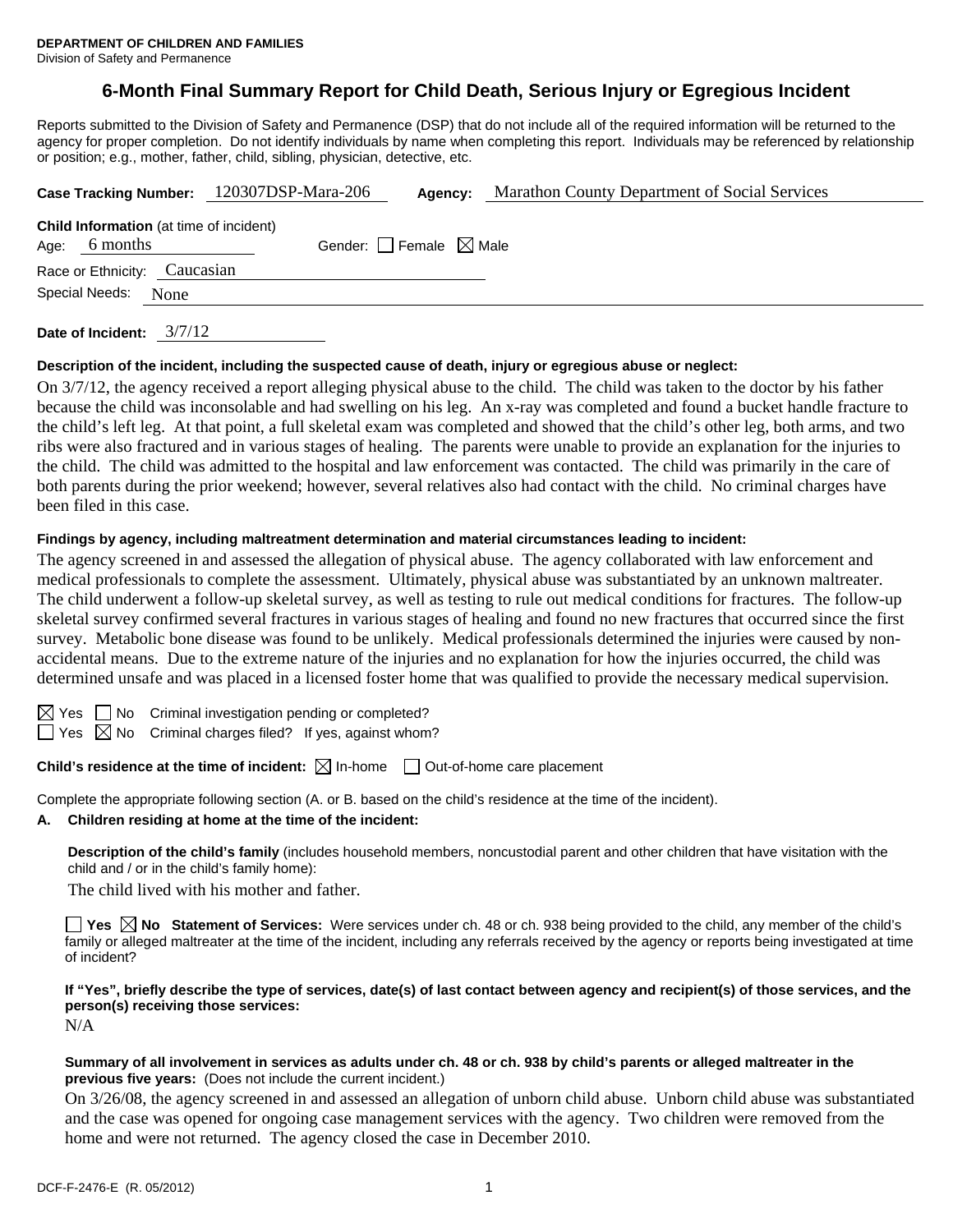**Summary of actions taken by the agency under ch. 48, including any investigation of a report or referrals to services involving the child, any member of the child's family living in this household and the child's parents and alleged maltreater.** (Does not include the current incident.)

(Note: Screened out reports listed in this section may include only the date of the report, screening decision, and if a referral to services occurred at Access. Reports that do not constitute a reasonable suspicion of maltreatment or a reason to believe that the child is threatened with harm are not required to be screened in for an initial assessment, and no further action is required by the agency.)

On 12/27/07, the agency screened in and assessed an allegation of neglect. Neglect was unsubstantiated and the case was closed.

On 6/19/08, the agency received a report alleging neglect which the agency screened out.

On 2/11/09, the agency received a report requesting services. The agency connected the mother with the requested services.

On 7/15/11, the agency screened in and assessed an allegation of unborn child abuse. The agency conducted an assessment under an Alternative Response and found that agency services were not needed. The case was closed by the agency; however, the mother was receiving support from community service providers.

### **Summary of any investigation involving the child, any member of the child's family and alleged maltreater conducted under ch. 48 or ch. 938 and any services provided to the child and child's family since the date of the incident:**

The agency screened in and assessed the allegation of physical abuse to the child. The agency coordinated with law enforcement and medical professionals during the assessment. Physical abuse was substantiated by an unknown maltreater. The child was primarily cared for by both parents leading up to the discovery of the injuries, but the agency was unable to determine who caused the injuries to the child. The child was determined unsafe and was placed in out-of-home care. A petition was filed in juvenile court and the child was found to be a Child in Need of Protection or Services. The family continues to receive ongoing services with the agency.

# **B. Children residing in out-of-home (OHC) placement at time of incident:**

# **Description of the OHC placement and basis for decision to place child there:**

NA

# **Description of all other persons residing in the OHC placement home:**

NA

**Licensing history:** Including type of license, duration of license, summary of any violations by licensee or an employee of licensee that constitutes a substantial failure to protect and promote the welfare of the child. NA

#### **Summary of any actions taken by agency in response to the incident:** (Check all that apply.)

|                         | Screening of Access report                           | Attempted or successful reunification             |
|-------------------------|------------------------------------------------------|---------------------------------------------------|
| MMOMMM                  | Protective plan implemented                          | Referral to services                              |
|                         | Initial assessment conducted                         | Transportation assistance                         |
|                         | Safety plan implemented                              | Collaboration with law enforcement                |
|                         | Temporary physical custody of child                  | Collaboration with medical professionals          |
|                         | Petitioned for court order / CHIPS (child in need of | Supervised visitation                             |
|                         | protection or services                               | Case remains open for services                    |
| $\boxtimes$             | Placement into foster home                           | Case closed by agency                             |
| $\overline{\mathbb{R}}$ | <b>Placement with relatives</b>                      | Initiated efforts to address or enhance community |
|                         | Ongoing Services case management                     | collaboration on CA/N cases                       |
|                         |                                                      | Other (describe):                                 |
|                         |                                                      |                                                   |

# **FOR DSP COMPLETION ONLY:**

#### **Summary of policy or practice changes to address issues identified during the review of the incident:**

Under the Child Welfare Disclosure Act (Section 48.981(7)(cr), Stats.), the DSP completes a 90-day review of the agency's practice in each case reported under the Act. In accordance with the DCF memo Series 2010-13, dated December 7, 2010 pertaining to the Child Welfare Case Review Protocol, the DSP completed an onsite review in case #120307DSP-Mara-206. The review determined: Marathon County Department of Social Services Access and Initial Assessment practice was in